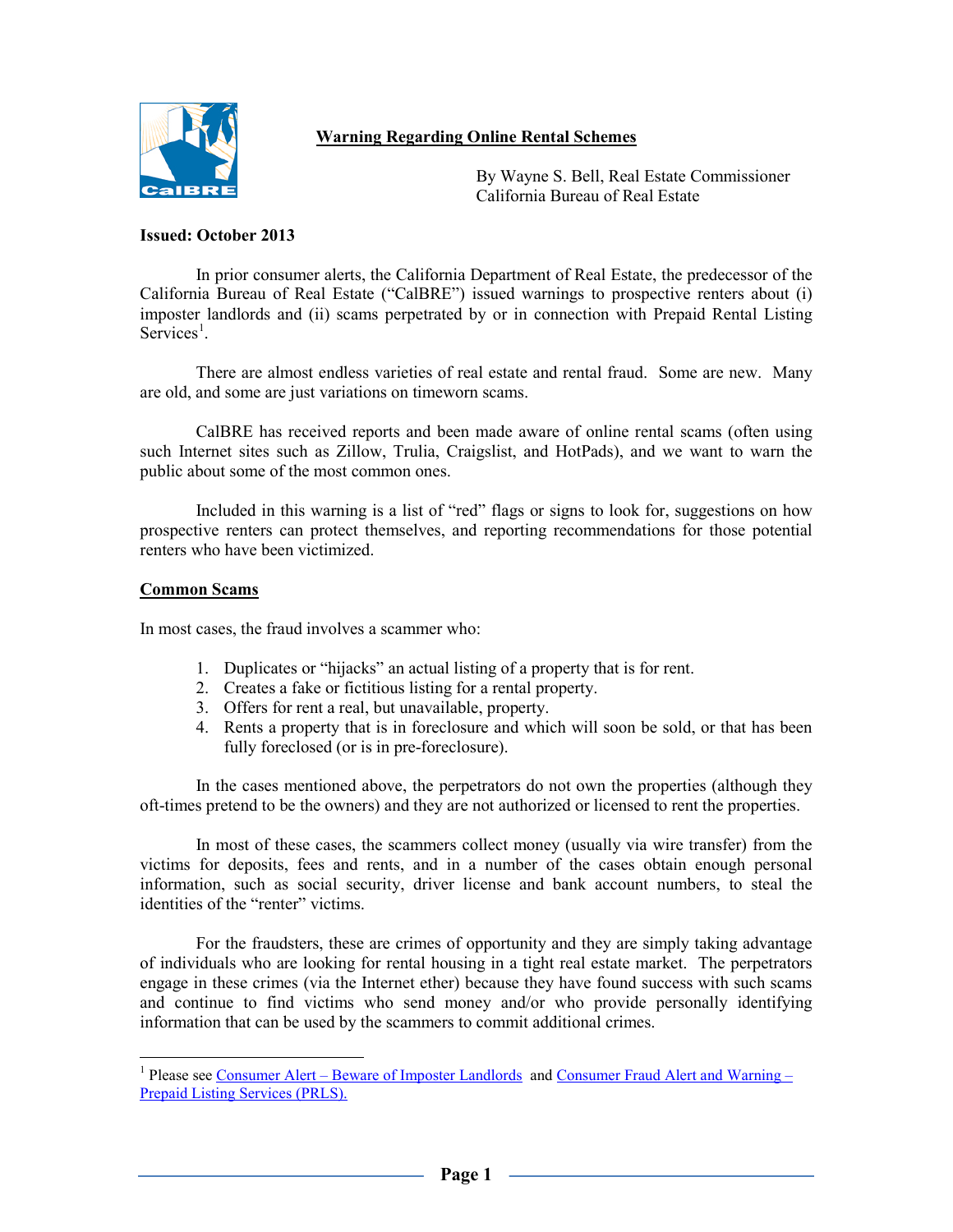Because of the anonymity and widespread availability of the Internet, an online rental scam can be started and operated from anywhere in the United States or in other countries.

## **"Red" Flags**

While none of the "red" flags below is definitive proof of fraud, the following are warning signs of a possible scam:

- 1. The advertised rental rates are low (many times very low) compared to other rentals in the area. Always remember the time-tested adage that if something seems too good to be true, it probably is.
- 2. The purported landlord or agent requests that the advance payment of rents and deposits (and possibly other fees) be made via cash or wire transfer (such as Western Union), and/or asks for personal information such as social security number, bank account information, and driver license number. It is important to note that payments made by cash or wire transfer provide little – and usually no – recourse, especially since the scammer to whom the funds are wired usually disappears and cannot be found. While credit card payments are not accepted by many landlords or property rental agents, prospective renters should – to provide an amount of self-protection – ask to pay for rents, deposits and fees by credit card.
- 3. The supposed owner or rental agent is either out of the country or in another State, or is in a hurry to leave California, and states that the rental property cannot be shown or toured.
- 4. The prospective landlord or property agent is not willing to meet in person, and/or applies pressure to complete the rental transaction as soon as possible.

### **Ways that Prospective Renters Can Protect Themselves**

The best advice for prospective renters is to be wary, and to conduct their own diligence and investigate the person with whom they are dealing or negotiating, and the property itself. In this regard, potential renters should:

- 1. Confirm or verify the identity of the supposed landlord or property agent. To see who owns the property, contact a licensed California real estate agent, the county recorder's office in the county where the property is located, and/or a title company. Talk with neighbors about the property and ask who owns it, and ask a lot of questions about the rental history of the property. If dealing with a property manager or leasing agent (who does not live at the property), look them up on the CalBRE website [\(www.bre.ca.gov\)](http://www.bre.ca.gov/) to see if they are licensed. If they are, check to see if they are disciplined or otherwise restricted in the real estate practice that they can do. Also, check the person out on Google or other search engines, and through the Better Business Bureau.
- 2. Confirm that the property is not in foreclosure or pre-foreclosure. This is especially true when renting a house. The mortgage loan should be in good standing and not in default.
- 3. Not rent a property without viewing and touring it in person.
- 4. Not pay or transfer any money without reviewing all rental documents, and getting copies of all writings pertaining to the property.
- 5. Demand to meet and then actually meet the supposed owner or property manager in person, and ask many questions about the property and the neighborhood.
- 6. Work with an experienced, competent, and licensed California real estate broker, or salesperson working under the supervision of a broker.
- 7. Take photographs of the property.